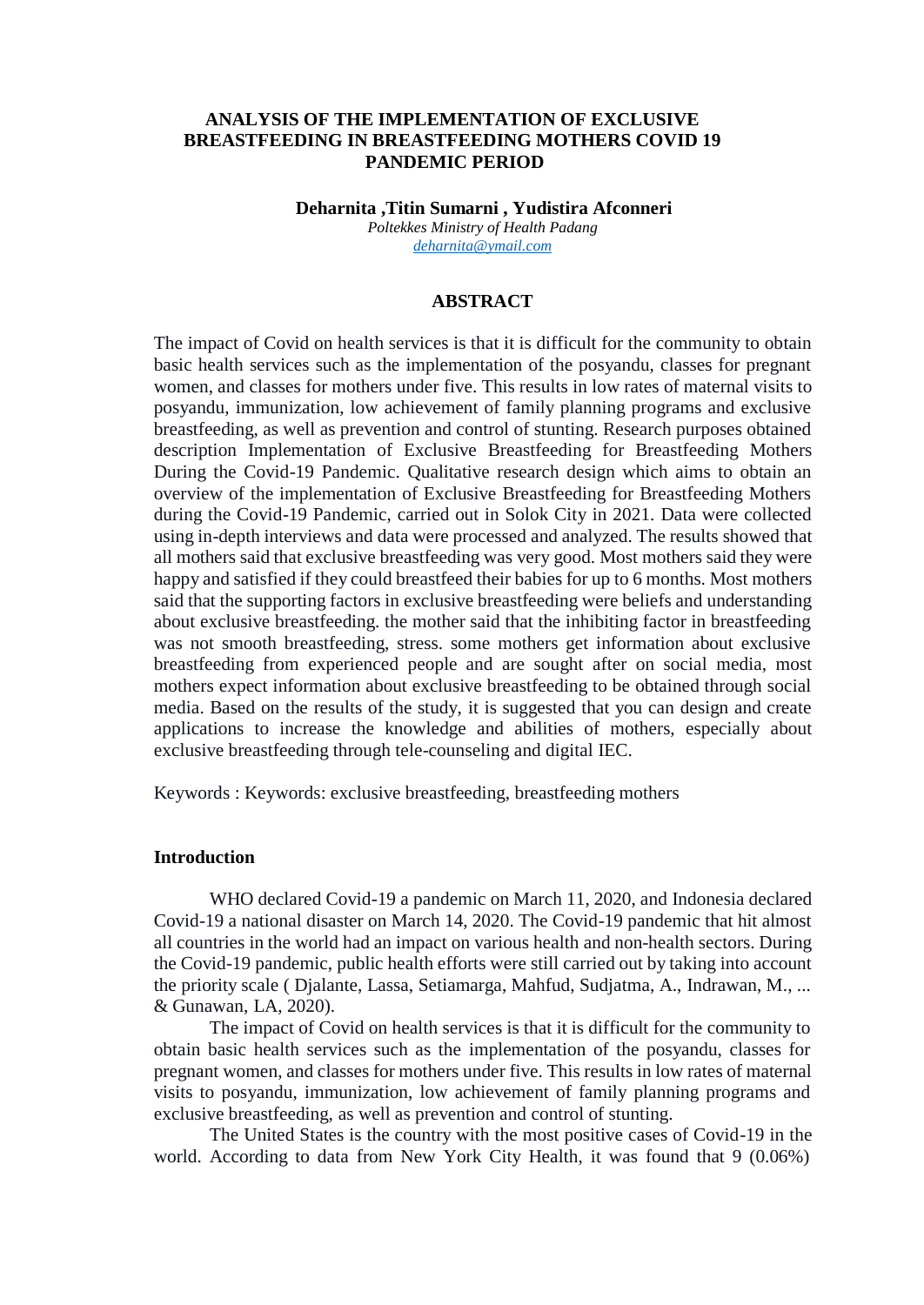children who were confirmed positive for Covid-19died (Worldmeters, 2020). Covid-19 positive patients (Covid-19Task Force, 2020). In the case of Covid-19, infants are susceptible to contracting Covid-19 because the body's immune system is still weak. Babies can be infected with Covid-19 , namely direct contact with Covid-19 sufferers, both sufferers who have symptoms and do not have symptoms. One of the early prevention of the spread of Covid-19 is exclusive breastfeeding for babies because exclusive breastfeeding is the main source of protection and nutrition for babies. Breast milk contains antibodies to bacteria and viruses, especially the level of secretory IgA antibodies and macrophages in colostrum which is relatively high and can even inhibit microorganisms (Pradana, Cayman & Nuraini., 2020)

Public Health Efforts carried out by the Puskesmas are basic services to meet the community's need for health services. The implementation of public health efforts(UKM) is one of them by increasing the literacy and capacity of cadres, toma, toga, and health care groups to support efforts to mobilize and empower families in preventing Covid-19. Improving literacy and capacity can be done through online media such as WhatsApp/SMS/Video Call/telephone or direct interaction by paying attention to PPI and *Physical Distancing*.

Social media can be used as a research and tracking tool in public health related to Covid-19. With so much publicly available information about various diseases and other public health issues, there is great potential to use social media as a data mining resource for the development of the Covid-19 pandemic disaster response (Ferraz dos Santos, L., Borges, R., and de Azambuja, D., 2020).

#### **METHOD**

The qualitative research design that aims to obtain an overview of the implementation of Exclusive Breastfeeding for Breastfeeding Mothers during the Covid 19 Pandemic, was carried out in Solok City in 2021. Data were collected using in-depth interviews with informants of breastfeeding mothers, those in charge of Nutrition and MCH, Persons in Charge of Nutrition for Health Centers, the Head of PPSDK, and the Head of the Department of Health. All processes of qualitative data collection are recorded and then transferred to a written format (transcription) and analyzed. Data is processed and analyzed

### **Results and Discussion**

## **A. Result**

### **1. Exclusive Breastfeeding**

The results of interviews with informants of breastfeeding mothers showed that all mothers said exclusive breastfeeding was very good and needed for the growth, development of babies and can improve baby's health.

*"Exclusive breastfeeding is very important for babies, baby's health, and baby's development so babies must get exclusive breastfeeding"*

*"If possible, this breastfeeding should not be mixed because it functions for the child's immune system"*

The above is in line with the results of the interview with the head of the Health Office who said that exclusive breastfeeding is important and is an indicator of health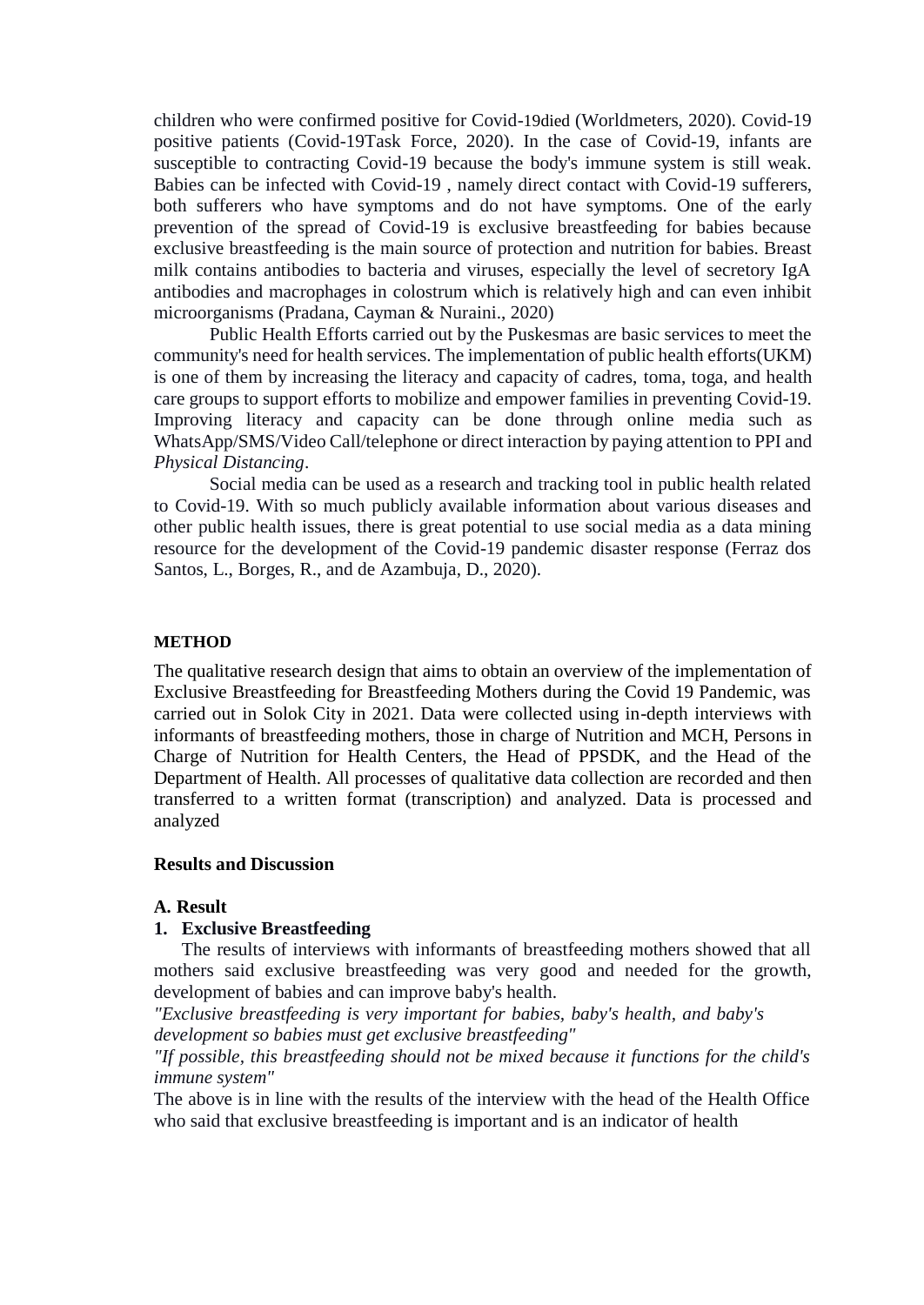*"Although in the city of Solok the target has been achieved, this is a very important thing to pay attention to, especially during the Covid-19 pandemic because it is a health indicator"*

| Breastfeeding |           |                                                        |                   |                  |  |  |  |
|---------------|-----------|--------------------------------------------------------|-------------------|------------------|--|--|--|
|               | informant | <b>Meaning Unit</b>                                    | <b>Conclusion</b> | <b>Indicator</b> |  |  |  |
|               |           | Inf 1, 2, 3, 4, 5, Mother's Opinion important for baby |                   | Exclusive        |  |  |  |

Exclusive

|                      | Table 1. Construction of Mother's Opinion Interview Results on Exclusive |  |  |  |  |
|----------------------|--------------------------------------------------------------------------|--|--|--|--|
| <b>Breastfeeding</b> |                                                                          |  |  |  |  |

|        | <b>Breastfeeding</b>       |                 |                                   |
|--------|----------------------------|-----------------|-----------------------------------|
| Info 9 | exclusive<br>breastfeeding | important thing | Exclusive<br><b>Breastfeeding</b> |

breastfeeding

# **2. Mother's experience in exclusive breastfeeding**

6,7,8

The results of interviews with breastfeeding mother informants about experiences in exclusive breastfeeding are that most mothers say they are happy and satisfied if they can breastfeed their babies for up to 6 months, even though there are still those who state that breast milk does not come out stressed mothers

" *When the baby was born, he didn't want to breastfeed, I was automatically stressed because the milk didn't want to come out, and I kept trying to get the milk to come out, when the milk came out I was happy"*

*"It's fun, instead of helping milk, breast milk is better"*

# **Table 2. Construction of Interview Results Mother's Experience in Exclusive Breastfeeding**

| <b>Meaning Unit</b><br><i>informant</i> |                                  | <b>Conclusion</b>                                     | <b>Indicator</b> |
|-----------------------------------------|----------------------------------|-------------------------------------------------------|------------------|
| Info $1, 3, 5, 6, 7$ ,                  | exclusive<br>1n<br>breastfeeding | Mother's experience happy and satisfied Breastfeeding |                  |

# **3. Supporting factors for mothers in exclusive breastfeeding**

The results of interviews with breastfeeding mother informants about the supporting factors in exclusive breastfeeding are: Most mothers said that the supporting factors in exclusive breastfeeding were beliefs and understandings about exclusive breastfeeding such as nutritious food, adequate rest and drinking lots of water.

*"Eat nutritious foods, get enough rest" self-confidence, understanding of exclusive breastfeeding.*

*"Nutritional foods such as fruit, vegetables and drink lots of water"*

The results of interviews with the informants of the Head of the PPSDK (Health Promotion and Resource Services) City of Solok said that the factors supporting exclusive breastfeeding were inter-sectoral work in the Solok city health office. *"Organizationally it is attached to the PPSDK field and programmatically attached to the Public Health Sector which is under the cation of nutrition and MCH"*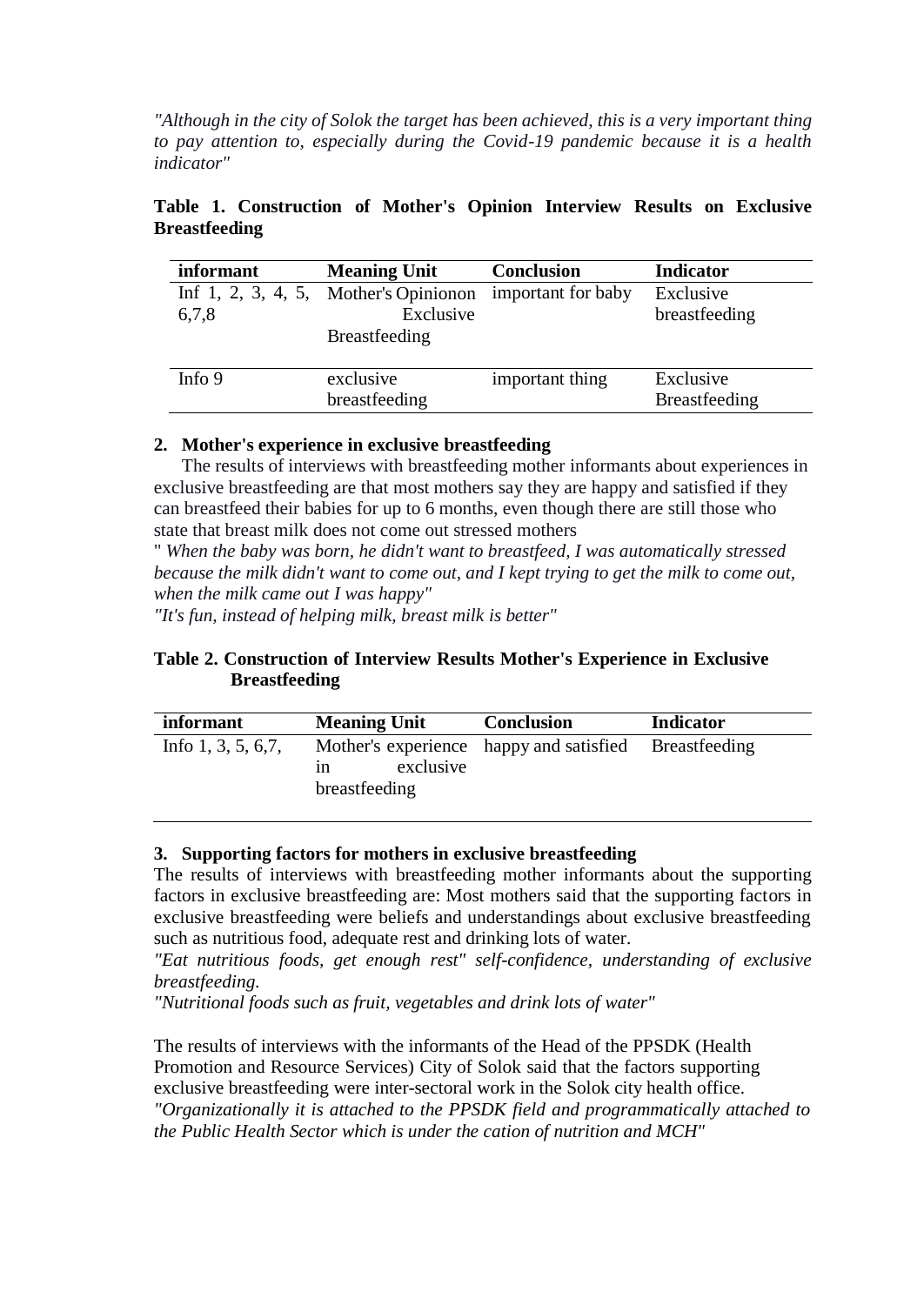| informant         | <b>Meaning Unit</b>                    | <b>Conclusion</b>                                          | <b>Indicator</b> |
|-------------------|----------------------------------------|------------------------------------------------------------|------------------|
| Inf $1,2,3,5,6,8$ |                                        | supporting factors nutritious food, get Supporting factors |                  |
|                   | in                                     | exclusive enough rest and                                  |                  |
|                   | breastfeeding drink lots of water      |                                                            |                  |
| $\inf 10$         |                                        | inter-sectoral work Collaboration with Supporting factors  |                  |
|                   | in the health office Nutrition and KIA |                                                            |                  |
|                   | of the city of Solok                   |                                                            |                  |

**Table 3. Construction of Interview Results Factors supporting mothers in exclusive breastfeeding**

## **4. Inhibiting factors for mothers in exclusive breastfeeding**

The results of interviews with informants of breastfeeding mothers about the inhibiting factors in exclusive breastfeeding are that most of the mothers said that the inhibiting factors in breastfeeding were not smooth breastfeeding, stress

*"The thing that hinders is mainly because of thoughts or stress, then because of work demands / being too busy at work, breast milk is reduced"*

*"Because breast milk is not fully given, the baby is not full, and fussy"*

In line with the results of interviews with the person in charge of nutrition at the puskesmas, he said that the inhibiting factor in exclusive breastfeeding was that there were still mothers who lacked knowledge about exclusive breastfeeding.

*"Mothers don't want to breastfeed for up to 6 months because they don't understand the benefits of breastfeeding, sometimes when there's not enough milk, they add formula milk, especially when they're busy working."*

| informant | <b>Meaning Unit</b>                                                                         | <b>Conclusion</b>      | <b>Indicator</b>                                                 |  |
|-----------|---------------------------------------------------------------------------------------------|------------------------|------------------------------------------------------------------|--|
|           | Inf $1,2,3,4,5,6,7,8$ Causes of not Breast milk is not<br>giving breast milk smooth, stress |                        | Obstacle factor                                                  |  |
| Info $12$ | inhibiting factors in lack of knowledge<br>exclusive<br>breastfeeding                       | about<br>breastfeeding | Factors inhibiting<br>exclusive the achievement of<br>the target |  |

# **Table 4. Construction of Interview Results Barriers to mothers in exclusive breastfeeding**

### **5. Information about Exclusive Breastfeeding**

Interviews with informants of breastfeeding mothers obtained the following results, some of the mothers said that before the covid 19 pandemic, information was obtained from attending pregnancy classes from health workers, cadres during posyandu, counseling but some informants said that now, information is asked to people who are experienced and searched on social media

*" It used to be from counseling health workers, posyandu workers, mother's class " " if I now ask people who have experienced before"*

The results of the interview with the informant in charge of the Nutrition Program at the Health Office said that information about exclusive breastfeeding was provided through leaflet distribution counseling, while the application was used for reporting. *"For the dissemination of information provided by health workers at the puskesmas and*

*cadres at the posyandu still use leaflets, the reverse sheet is for reporting using the application"*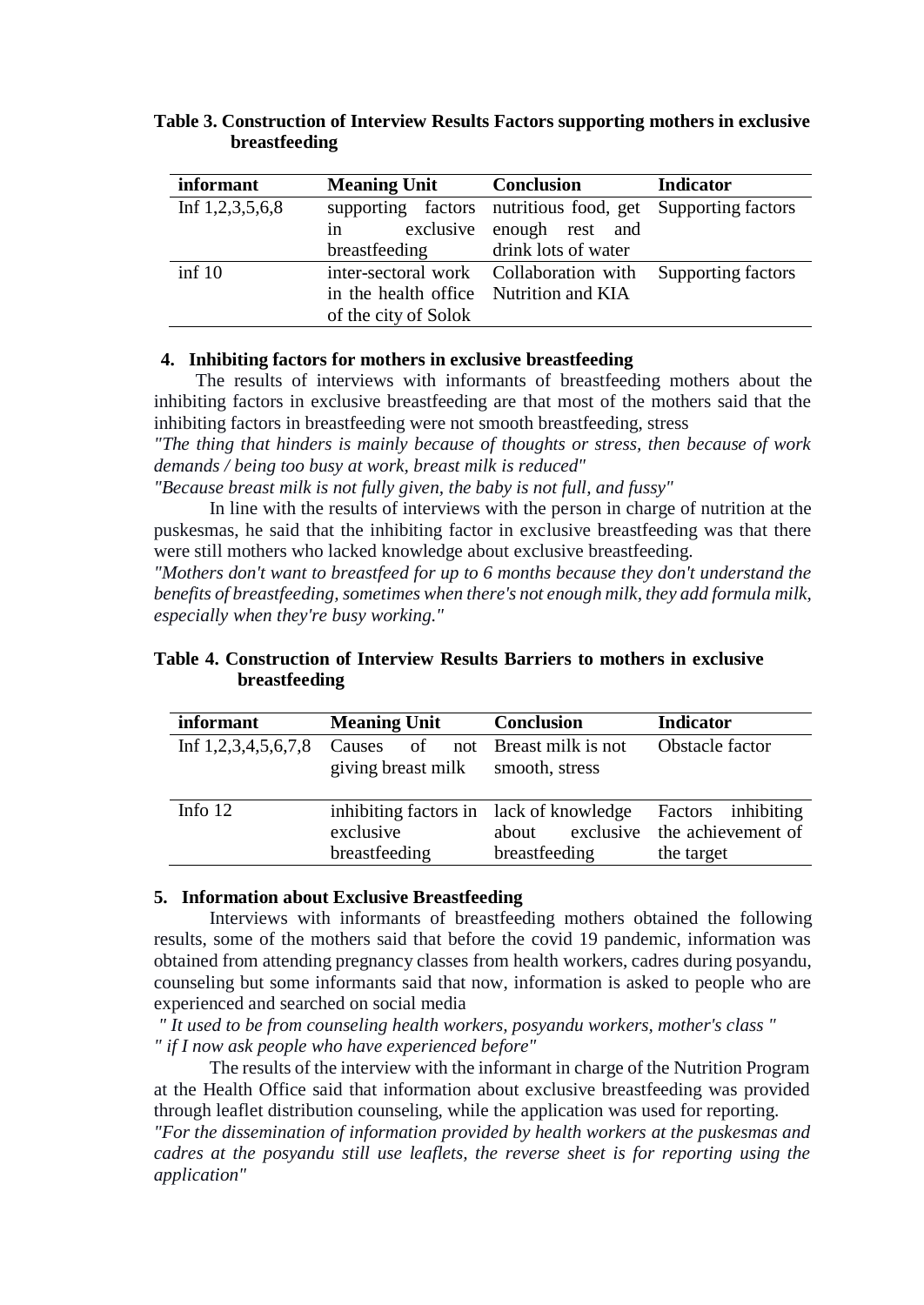In line with what was conveyed by the informant in charge of the Nutrition program at the Puskesmas information on exclusive breastfeeding was carried out at the posyandu through counseling and giving leaflet. During the Covid 19 Pandemic, counseling is not currently being carried out.

*"Information was given before the COVID-19 pandemic by giving out leaflets, sticking posters at the posyandu but for now the counseling is not being carried out because gatherings are not allowed."*

| informant       | <b>Meaning Unit</b>                                                                   | <b>Conclusion</b>                                                                         | <b>Indicator</b>                          |
|-----------------|---------------------------------------------------------------------------------------|-------------------------------------------------------------------------------------------|-------------------------------------------|
| Inf $1,2,3,6,8$ | Obtaining<br>information<br>about<br>exclusive<br>breastfeeding                       | counseling<br>from<br>health<br>workers.<br>posyandu workers                              | Exclusive<br>breastfeeding<br>information |
|                 | before<br>the<br>pandemic                                                             |                                                                                           |                                           |
| Info 11         | information<br>about<br>exclusive<br>breastfeeding                                    | leaflet<br>Through<br>distribution<br>already<br>reporting<br>the<br>using<br>application | Exclusive<br>breastfeeding<br>information |
| Info 12         | information<br>about<br>exclusive<br>breastfeeding<br>during the Covid 19<br>pandemic | counseling is not<br>carried out.                                                         | Exclusive<br>breastfeeding<br>information |

**Table 5 Construction of Interview Results Information on Exclusive Breastfeeding Exclusive**

#### **6. Expectations of mothers to obtain information about exclusive breastfeeding**

From the results of interviews with informants of mothers of children under five, it was found that most mothers expected information about exclusive breastfeeding to be obtained through social media. Even so, there are mothers who say that hopefully, the pandemic will end quickly so they can discuss with health workers

*"Hopefully we can interact with health workers through social media" One of the social media is sharing on Google "*

This is in line with what was conveyed by the informant from the Head of the PPSDK City of Solok, the hope is that mothers can obtain information through social media because gatherings are prohibited for now.

*" We hope that in the future there should be an application that can facilitate mothers to obtain information about health, especially regarding exclusive breastfeeding"*

## **Table 6. Construction of Interview Results Expectations of mothers to obtain information about exclusive breastfeeding**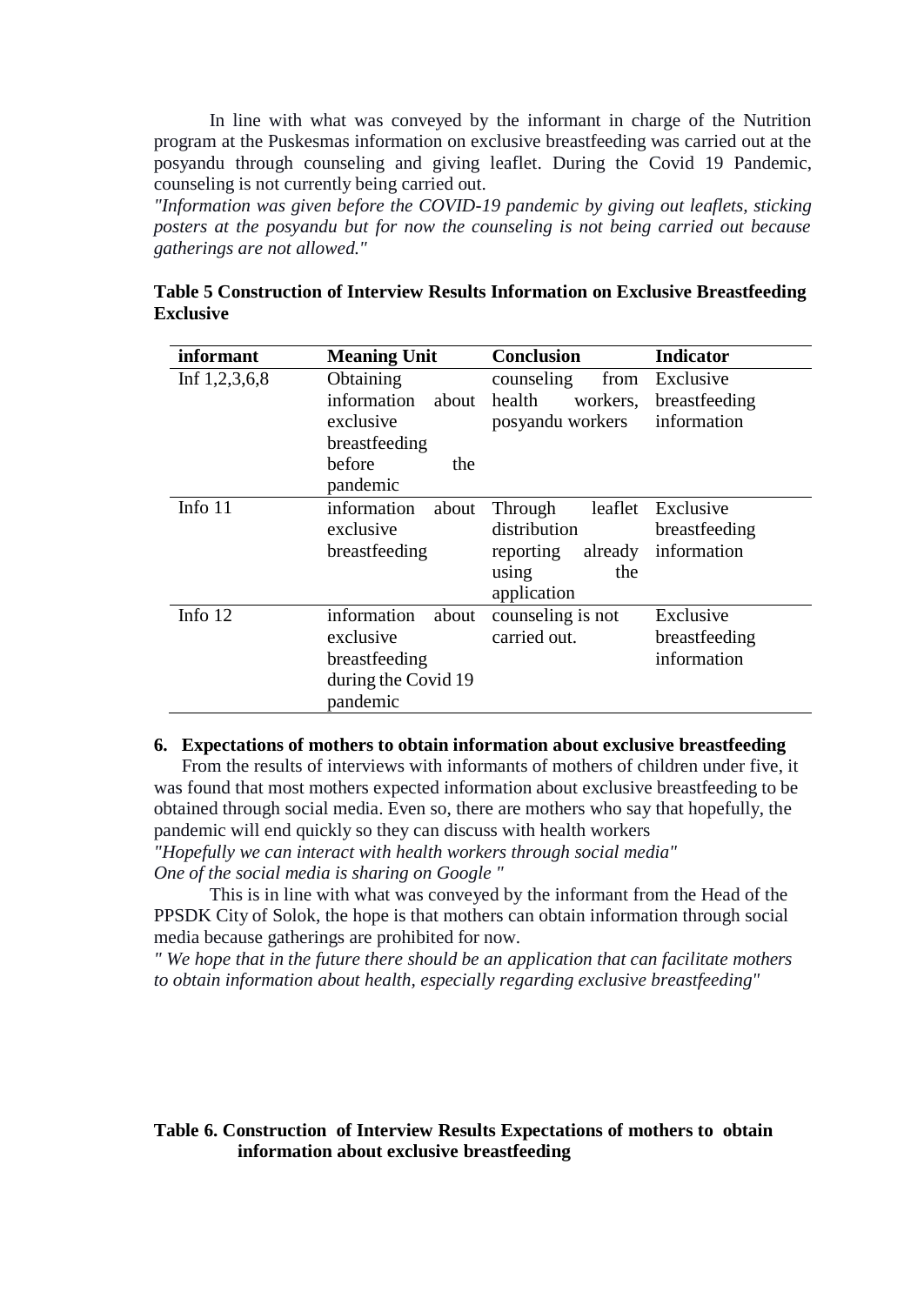| informant       | Meaning Unit         | Conclusion         | Indicator     |
|-----------------|----------------------|--------------------|---------------|
| Inf $1,2,3,6,8$ | Expectations         | of social media    | Exclusive     |
|                 | obtaining            |                    | breastfeeding |
|                 | information<br>about |                    | information   |
|                 | exclusive            |                    |               |
|                 | breastfeeding        |                    |               |
| $\inf 10$       | information          | about social media | Exclusive     |
|                 | exclusive            |                    | breastfeeding |
|                 | breastfeeding        |                    | information   |

#### **B. Discussion**

### **1. Exclusive breastfeeding**

Mother's milk for infants is the perfect food where the nutritional content is in accordance with the needs for optimal growth and development. Breast milk contains substances for the development of intelligence, immune substances (prevents various diseases) and can establish a loving relationship between mother and baby, delaying pregnancy reduces the risk of breast cancer and is special happiness for the mother. Meanwhile, from an economic point of view for the family, it is reducing the cost of buying milk. ( Siti Erniyati, 2020)

The results of the interview showed that all mothers said exclusive breastfeeding was very good and needed for the growth, development of the baby and can improve the health of the baby. This is because characteristically most of the respondents have high school education and above

Breastfeeding will ensure that babies stay healthy and start living in the healthiest way. Breastfeeding is not only an opportunity for babies to grow up to be physically healthy human beings but also smarter, more emotionally stable, positive spiritual development and social development. good. (Utami Rusli, 2020)

Exclusive breastfeeding is expected to be given for up to 6 months. Breastfeeding properly will be able to meet the needs of six months, without complementary foods. After the age of 6 months, babies need additional food but breastfeeding can be continued until the child is 2 years old (World Health Organization, 2016). The implementation of exclusive breastfeeding is influenced by several factors such as knowledge, attitudes, family support, especially husbands, mother's motivation, work status, and support from health workers (Hinson et al., 2018; Marwiyah & Khaerawati, 2020; Yang et al., 2019).

Efforts to increase the implementation of exclusive breastfeeding are carried out with various activities starting from pregnant women to mentoring after giving birth. One of the government programs is the implementation of classes for pregnant women by health workers. The class for pregnant women is a means of group learning about the health of pregnant women, aiming to increase knowledge and skills, and change attitudes and behavior of mothers regarding pregnancy, childbirth, postpartum care, and newborn care. However, during the Covid 19 pandemic, the class program for pregnant women was difficult to do face-to-face due to restrictions on gathering activities in the community during the pandemic.

### **2. Inhibiting factors and supporting factors in exclusive breastfeeding**

The results showed that the majority of mothers said that the supporting factors in exclusive breastfeeding were nutritious food, adequate rest, and drinking lots of water,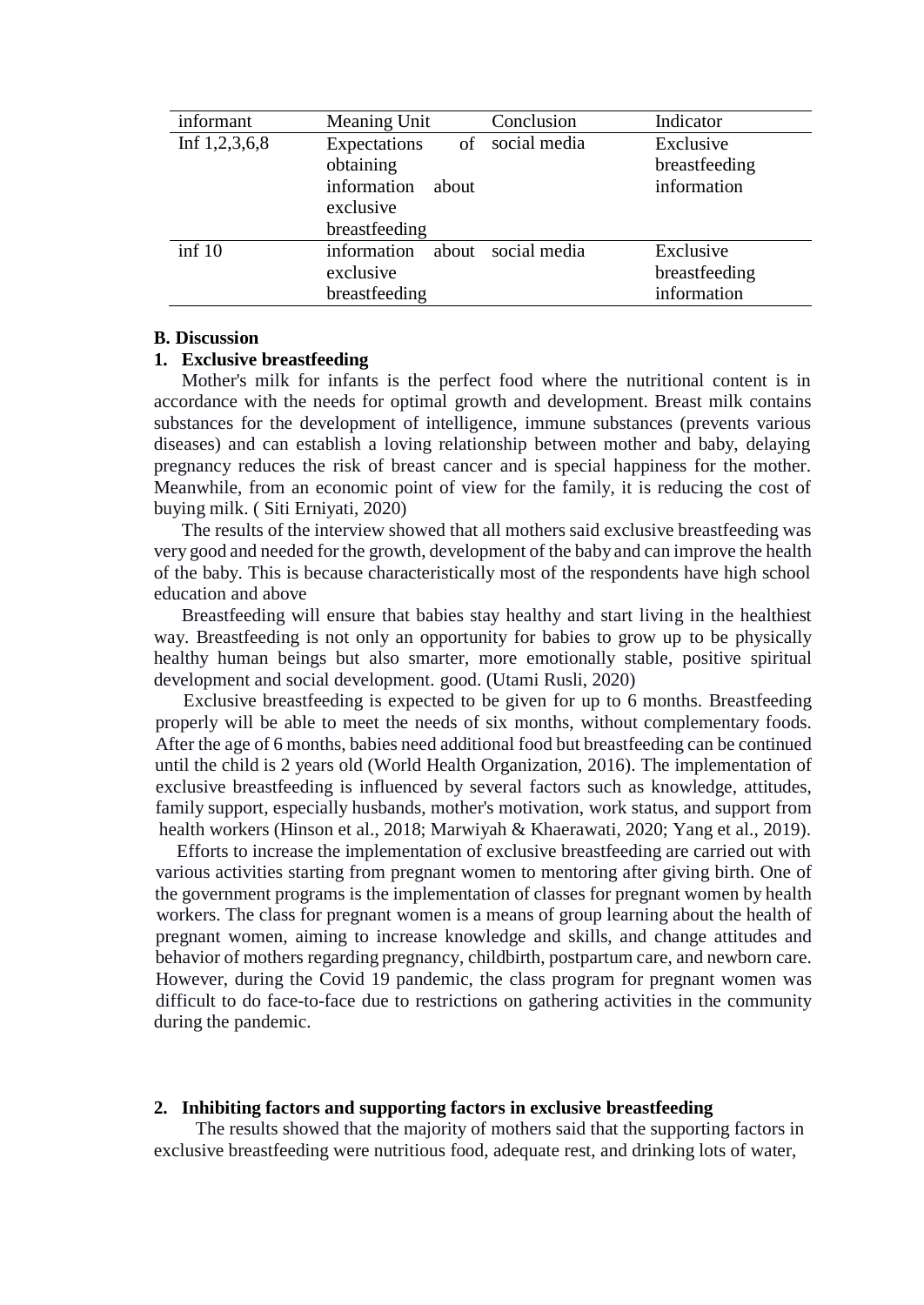although there were also those who said they had confidence and understanding about breastfeeding information.

Meanwhile, the results of the inhibiting factors in exclusive breastfeeding are that most mothers say that the inhibiting factor in breastfeeding is not smooth breastfeeding, stress

Actually breastfeeding, especially exclusively, is a natural way of feeding babies. However, mothers often lack information that they often get wrong information about the benefits of exclusive breastfeeding about how to breastfeed properly, and what to do if difficulties arise in breastfeeding their babies. Breastfeeding is an art that must be re-learned for successful breastfeeding, no tools are needed. -Special tools and expensive costs that are needed are only awareness, time, little knowledge about breastfeeding, and lack of a supportive environment from the husband. (Utami Rusli, 2020)

Mother's milk is the most perfect food whose nutritional content is suitable for the baby's needs. High-quality nutrients in breast milk are abundant in colostrum. Colostrum contains protein, vitamin A, carbohydrates, and low fat. Breast milk also contains essential amino acids which are very important for increasing the number of brain cells. babies related to infant intelligence (image Aziza, 2019)

The results of the research by Rudiawan, Muh, 2019 that the factors that encourage mothers to give exclusive breastfeeding are factors of knowledge, attitudes, beliefs, health services, and parental support, while the inhibiting factors based on research variables do not exist. For mothers who do not give exclusive breastfeeding, the inhibiting factors are trust, health services, and family support and the driving factors are knowledge and attitudes. The driving and inhibiting factors of mothers giving exclusive breastfeeding are influenced by the stimulus; knowledge, attitudes, beliefs, health services, and family support

#### (: <http://repository.unhas.ac.id/id/eprint/3041> )

## **3. the need for health information about exclusive breastfeeding**

From the results of interviews with mothers of children under five, it was found that most mothers expected information about exclusive breastfeeding to be obtained through social media. The results of Rini Rahmayanti's research, 2021 show that there is an influence of FCMC-based online education on postpartum mothers' self-efficacy in breastfeeding. Health services are expected to facilitate FCMC-based online education programs to increase self-confidence in breastfeeding.

The above is in line with the Directorate of Community Nutrition in the 2020 health minister report. To respond to the Covid-19 pandemic and large-scale social restrictions, the Directorate of Community Nutrition has carried out a series of activities in order to increase the coverage of exclusive breastfeeding. Among them are: 1) Conducting online socialization in the form of webinars in the context of World Breastfeeding Week, webinars about the importance of continuing to breastfeed during the Covid-19 pandemic, and about the practice of providing healthy complementary foods (MPASI). 2) Create nutritional service guidelines and balanced nutrition guidelines during the Covid-19 pandemic as well as posters and booklets related to breastfeeding during the Covid-19 Pandemic. The Guidelines for Nutrition Services during the pandemic provide guidance to the health office and puskesmas to continue to provide nutrition services, including counseling to pregnant and lactating mothers in need, through tele-counseling or home visits if possible, in accordance with local government regulations regarding social restrictions. 3) Developing digital IEC information media related to breastfeeding, webinars and tele-counseling are expected to provide information to the public that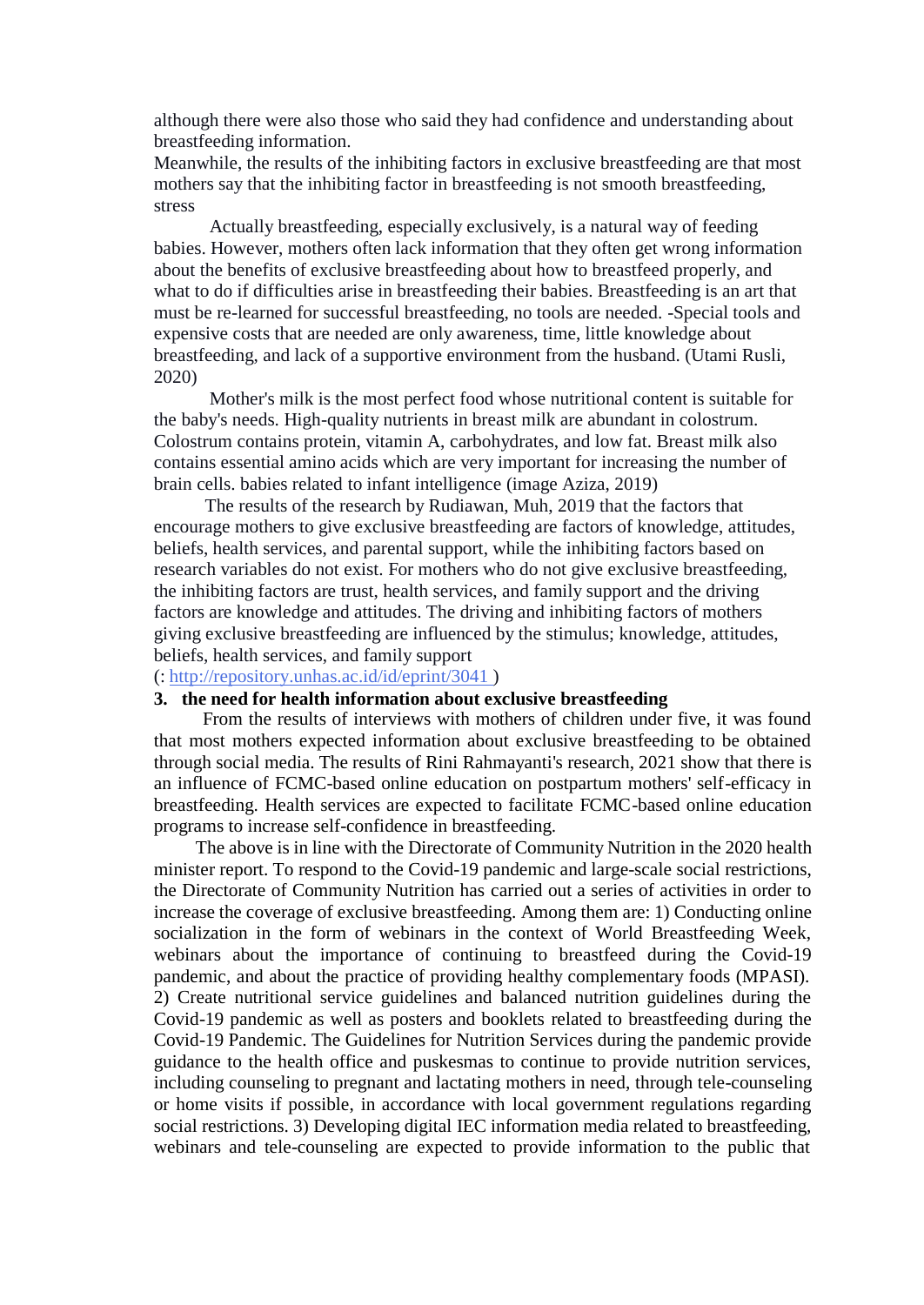breastfeeding is very important, especially during this pandemic to provide immunity to babies, and to achieve the target of exclusive breastfeeding coverage.

## **Conclusion and Suggestion**

- 1. Exclusive breastfeeding is very important
- 2. The inhibiting factor in exclusive breastfeeding is the mother'slack of understanding about the benefits and overcoming problems when breastfeeding.
- 3. Mother's hope in obtaining information about exclusive breastfeeding is through social media

### **References**

- Cangöl, E., & ahin, NH (2017). The Effect of a Breastfeeding Motivation Program Maintained During Pregnancy on Supporting Breastfeeding: A Randomized Controlled Trial. *Breastfeeding medicine : the official journal of the Academy of Breastfeeding Medicine* , *12* , 218–226. https://doi.org/10.1089/bfm.2016.0190
- Djalante, R., Lassa, J., Setiamarga, D., Mahfud, C., Sudjatma, A., Indrawan, M. , ... & Gunawan, LA (2020). Review and analysis of current responses to COVID-19 in Indonesia: Period of January to March 2020. *Progress in Disaster Science* , 100091 Ferraz dos Santos, L., Borges, R. and de Azambuja, D., 2020. Telehealth and Breastfeeding: An Integrative Review. *Telemedicine and e-Health* , 26(7), pp. 837- 846.
- Garber, K. and Chike-Harris, K., 2019. Nurse Practitioners and Virtual Care: A 50-State Review of APRN Telehealth Law and Policy. *Telehealth and Medicine Today* , 4.
- Indriani Nasution, S., Liputo, N. and Masri, M., 2016. Factors Associated with Exclusive Breastfeeding Patterns in the Work Area of the Bungus Health Center in 2014. *Andalas Health Journal* , [online] 5(3). Available at: [<http://jurnal.fk.unand.ac.id/index.php/jka/article/view/590>](http://jurnal.fk.unand.ac.id/index.php/jka/article/view/590) [Accessed 3 July 2020].
- Decree of the President of the Republic of Indonesia. Exclusive Breastfeeding. PP No. 33 of 2012. 2012
- Launer, V., 2016. *Coaching* . Madrid: Difusora Larousse Ediciones Pirámide
- Lim, P., 2008. *Breastfeeding* . London: Teach Yourself.
- Marcucci, B., 2018. Use of Telehealth to Increase Breastfeeding Exclusivity and Duration. *Clinical Lactation* , 9(2), pp.66-71.
- Maycock, BR, Scott, JA, Hauck, YL, Burns, SK, Robinson, S., Giglia, R., Jorgensen, A., White, B., Harries, A., Dhaliwal, S., Howat, PA, & Binns, CW (2015). A study to prolong breastfeeding duration: design and rationale of the Parent Infant Feeding Initiative (PIFI) randomized controlled trial. *BMC pregnancy and childbirth* , *15* , 159. <https://doi.org/10.1186/s12884-015-0601-5>
- Olsen, J., 2013. Health Coaching: A Concept Analysis. *Nursing Forum* , 49(1), pp.18-29.
- Petrova, A., Ayers, C., Stechna, S., Gerling, JA, & Mehta, R. (2009). Effectiveness of exclusive breastfeeding promotion in low-income mothers: a randomized controlled study. *Breastfeeding medicine : the official journal of the Academy of Breastfeeding Medicine* , *4* (2), 63–69. <https://doi.org/10.1089/bfm.2008.0126>
- Skouteris H, Bailey C, Nagle C, Hauck Y, Bruce L, Morris H., 2017. Interventions Designed to Promote Exclusive Breastfeeding in High-Income Countries: A Systematic Review Update. *Breastfeed Med* . 2017 ;12 (10):604-614. doi: 10.1089/bfm. 0065